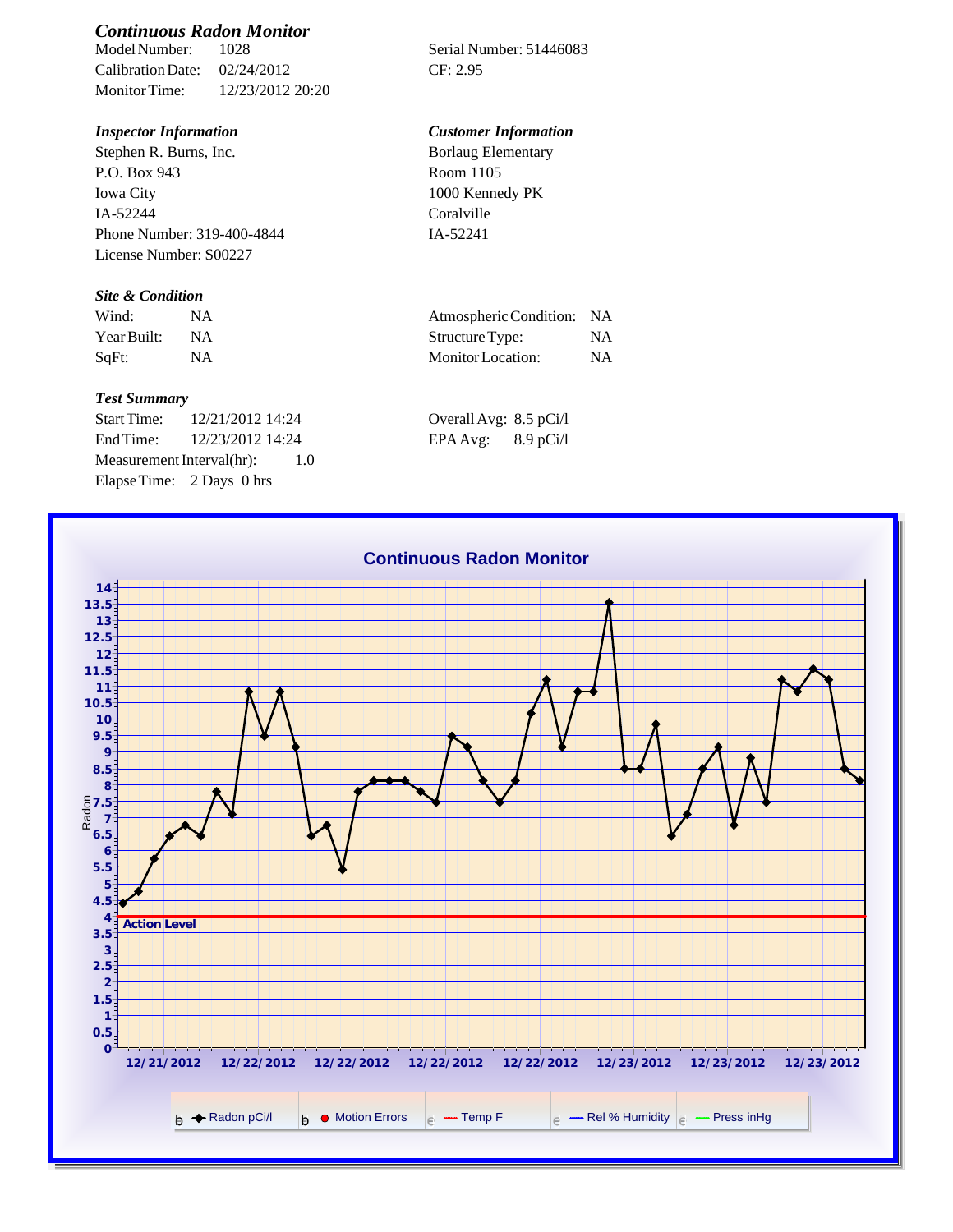| ******* | 12/21/2012<br>*******  |              |
|---------|------------------------|--------------|
| Time    | <b>Counts</b><br>pCi/l | <b>Flags</b> |
| 15:24   | 4.4                    |              |
| 16:24   | 4.7                    |              |
| 17:24   | 5.8                    |              |
| 18:24   | 6.4                    |              |
| 19:24   | 6.8                    |              |

20:24 6.4 21:24 7.8 22:24 7.1

23:24 10.8

| ******* | 12/22/2012 ******* |              |  |
|---------|--------------------|--------------|--|
| Time    | <b>Counts</b>      | <b>Flags</b> |  |
|         | pCi/l              |              |  |
| 00:24   | 9.5                |              |  |
| 01:24   | 10.8               |              |  |
| 02:24   | 9.1                |              |  |
| 03:24   | 6.4                |              |  |
| 04:24   | 6.8                |              |  |
| 05:24   | 5.4                |              |  |
| 06:24   | 7.8                |              |  |
| 07:24   | 8.1                |              |  |
| 08:24   | 8.1                |              |  |
| 09:24   | 8.1                |              |  |
| 10:24   | 7.8                |              |  |
| 11:24   | 7.5                |              |  |
| 12:24   | 9.5                |              |  |
| 13:24   | 9.1                |              |  |
| 14:24   | 8.1                |              |  |
| 15:24   | 7.5                |              |  |
| 16:24   | 8.1                |              |  |
| 17:24   | 10.2               |              |  |
| 18:24   | 11.2               |              |  |
| 19:24   | 9.1                |              |  |
| 20:24   | 10.8               |              |  |
| 21:24   | 10.8               |              |  |
| 22:24   | 13.6               |              |  |
| 23:24   | 8.5                |              |  |

| ******* | 12/23/2012<br>*******  |              |
|---------|------------------------|--------------|
| Time    | <b>Counts</b><br>pCi/l | <b>Flags</b> |
| 00:24   | 8.5                    |              |
| 01:24   | 9.8                    |              |
| 02:24   | 6.4                    |              |
| 03:24   | 7.1                    |              |
| 04:24   | 8.5                    |              |